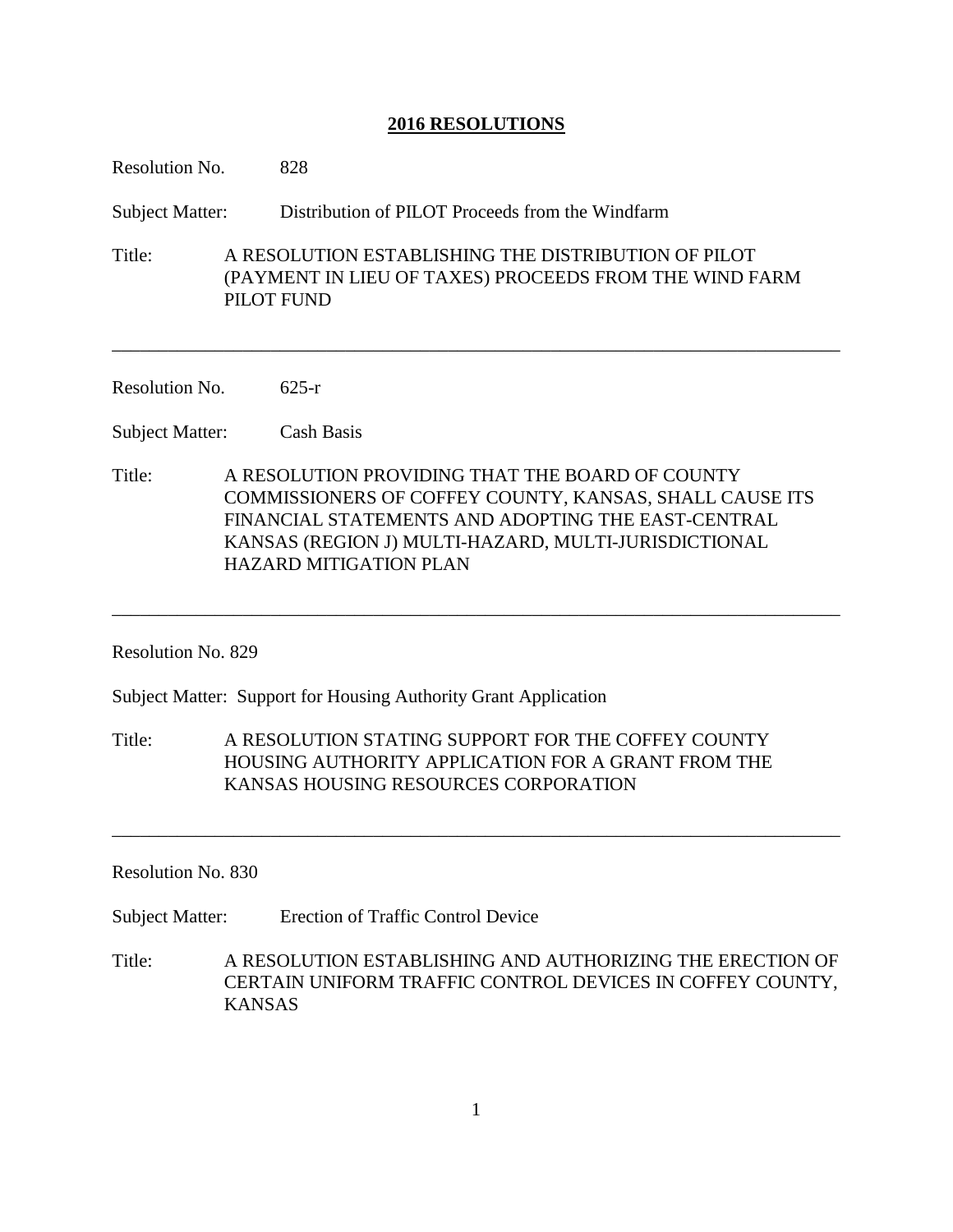Resolution No. 772I

Subject Matter: 2016 Salaries

Title: A RESOLUTION ESTABLISHING THE PAY SCALE AND CLASSIFRICATION FOR THE EMPLOYEES OF COFFEY COUNTY, KANSAS

\_\_\_\_\_\_\_\_\_\_\_\_\_\_\_\_\_\_\_\_\_\_\_\_\_\_\_\_\_\_\_\_\_\_\_\_\_\_\_\_\_\_\_\_\_\_\_\_\_\_\_\_\_\_\_\_\_\_\_\_\_\_\_\_\_\_\_\_\_\_\_\_\_\_\_\_\_\_

# Resolution No. 831

Subject Matter: Post Directional Suffixes on Coffey County Rural Addresses

Title: A RESOLUTION CEASING USE OF POST DIRECTIONAL SUFFIXES ON COFFEY COUNTY RURAL ADDRESSES

\_\_\_\_\_\_\_\_\_\_\_\_\_\_\_\_\_\_\_\_\_\_\_\_\_\_\_\_\_\_\_\_\_\_\_\_\_\_\_\_\_\_\_\_\_\_\_\_\_\_\_\_\_\_\_\_\_\_\_\_\_\_\_\_\_\_\_\_\_\_\_\_\_\_\_\_\_

# Resolution No. 832

Subject Matter: Change in Zoning Classification

Title: A RESOLUTION CHANGING THE ZONING DISTRICT CLASSIFICATION FROM c-2 INTERCHANGE COMMERCIAL DISTRICT TO C-1 SERVICE COMMERCIAL DISTRICT ON CERTAIN LANDS LOCATED IN COFFEY COUNTY, KANSAS, UNDER THE AUTHORITY GRANTED BY THE ZONING REGULATIONS OF THE COUNTY AS ORIGINALLKY APPROVED BY RESOLUTION NO. 386

\_\_\_\_\_\_\_\_\_\_\_\_\_\_\_\_\_\_\_\_\_\_\_\_\_\_\_\_\_\_\_\_\_\_\_\_\_\_\_\_\_\_\_\_\_\_\_\_\_\_\_\_\_\_\_\_\_\_\_\_\_\_\_\_\_\_\_\_\_\_\_\_\_\_\_\_\_\_

Resolution No. 833

Subject Matter: Adopt Lake Region Solid Waste Management Plan

Title: A RESOLUTION ADOPTING THE LAKE REGION SOLID WASTE MANAGEMENT PLAN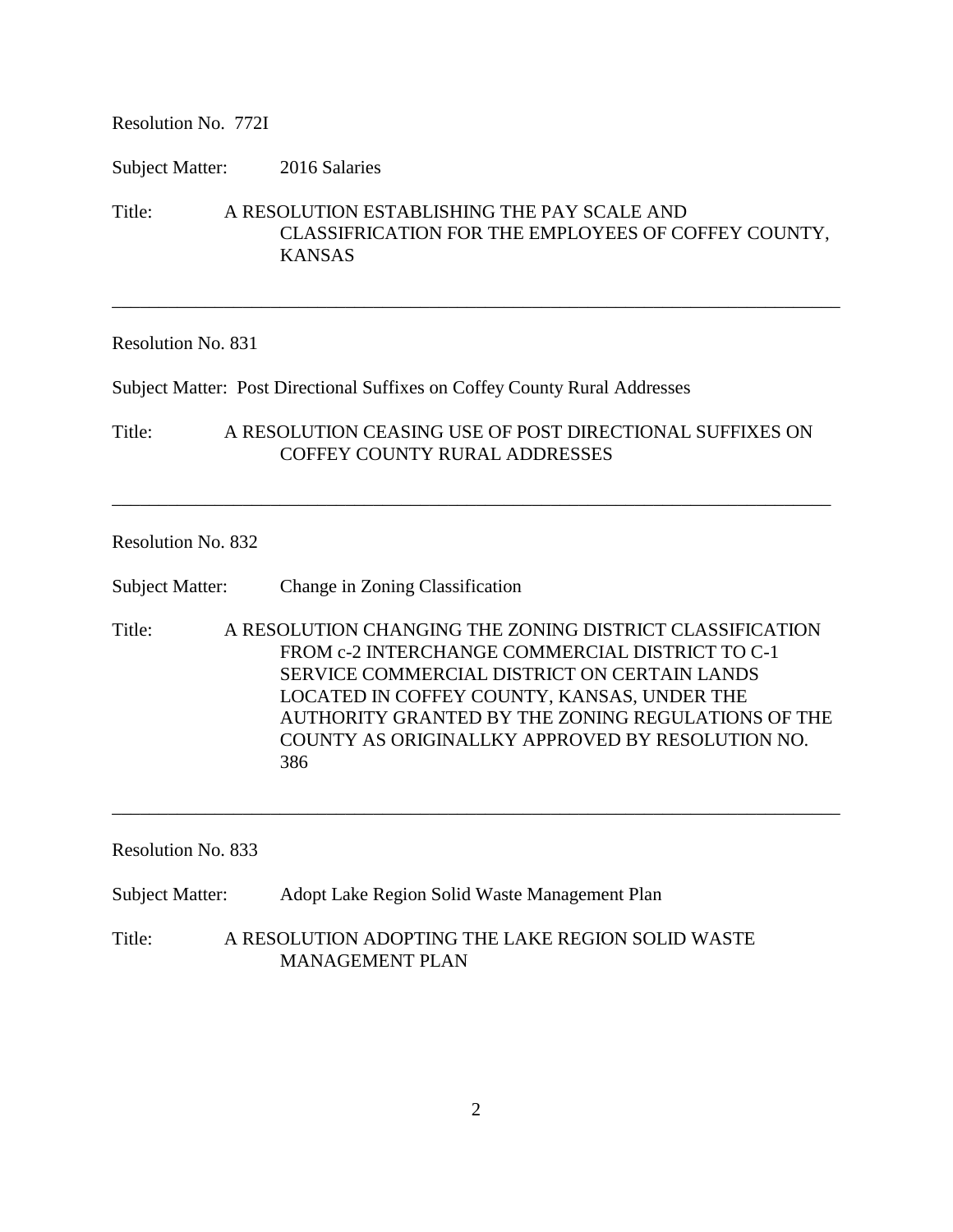## Resolution No. 683-A

Subject: Subdivision Regulations

Title: A RESOLUTION APPROVING AND ADOPTING BY REFERENCE SUBDIVISION REGULATIONS OF COFFEY COUNTY, KANSAS

\_\_\_\_\_\_\_\_\_\_\_\_\_\_\_\_\_\_\_\_\_\_\_\_\_\_\_\_\_\_\_\_\_\_\_\_\_\_\_\_\_\_\_\_\_\_\_\_\_\_\_\_\_\_\_\_\_\_\_\_\_\_\_\_\_\_\_\_\_\_\_\_\_\_\_\_\_\_

### Resolution No. 386-D

Subject: Approve and Adopt Zoning Regulations

Title: A RESOLUTION APPROVING AND ADOPTING BY REFERENCE ZONING REGULATIONS OF COFFEY COUNTY, KANSAS

\_\_\_\_\_\_\_\_\_\_\_\_\_\_\_\_\_\_\_\_\_\_\_\_\_\_\_\_\_\_\_\_\_\_\_\_\_\_\_\_\_\_\_\_\_\_\_\_\_\_\_\_\_\_\_\_\_\_\_\_\_\_\_\_\_\_\_\_\_\_\_\_\_\_\_\_

Resolution No. 760B

Subject Matter: Restricting Open Burning

Title: AMENDED RESOLUTION RESTRICTING OPEN BURNING

# Resolution No. 502-A

Subject Matter: Transfer Funds to Fiber Optic System Construction Reserve Fund

Title: A RESOLUTION TRANSFERRING FUNDS TO THE FIBER OPTIC SYSTEM CONSTRUCTION RESERVE FUND

\_\_\_\_\_\_\_\_\_\_\_\_\_\_\_\_\_\_\_\_\_\_\_\_\_\_\_\_\_\_\_\_\_\_\_\_\_\_\_\_\_\_\_\_\_\_\_\_\_\_\_\_\_\_\_\_\_\_\_\_\_\_\_\_\_\_\_\_\_\_\_\_\_\_\_\_\_\_

\_\_\_\_\_\_\_\_\_\_\_\_\_\_\_\_\_\_\_\_\_\_\_\_\_\_\_\_\_\_\_\_\_\_\_\_\_\_\_\_\_\_\_\_\_\_\_\_\_\_\_\_\_\_\_\_\_\_\_\_\_\_\_\_\_\_\_\_\_\_\_\_\_\_\_\_\_\_

#### Resolution No. 733-I

Subject Matter: Transfer Funds to Noxious Weed Capital Outlay Fund

Title: A RESOLUTION TRANSFERRING FUNDS TO THE COFFEY COUNTY NOXIOUS WEED CAPITAL OUTLAY FUND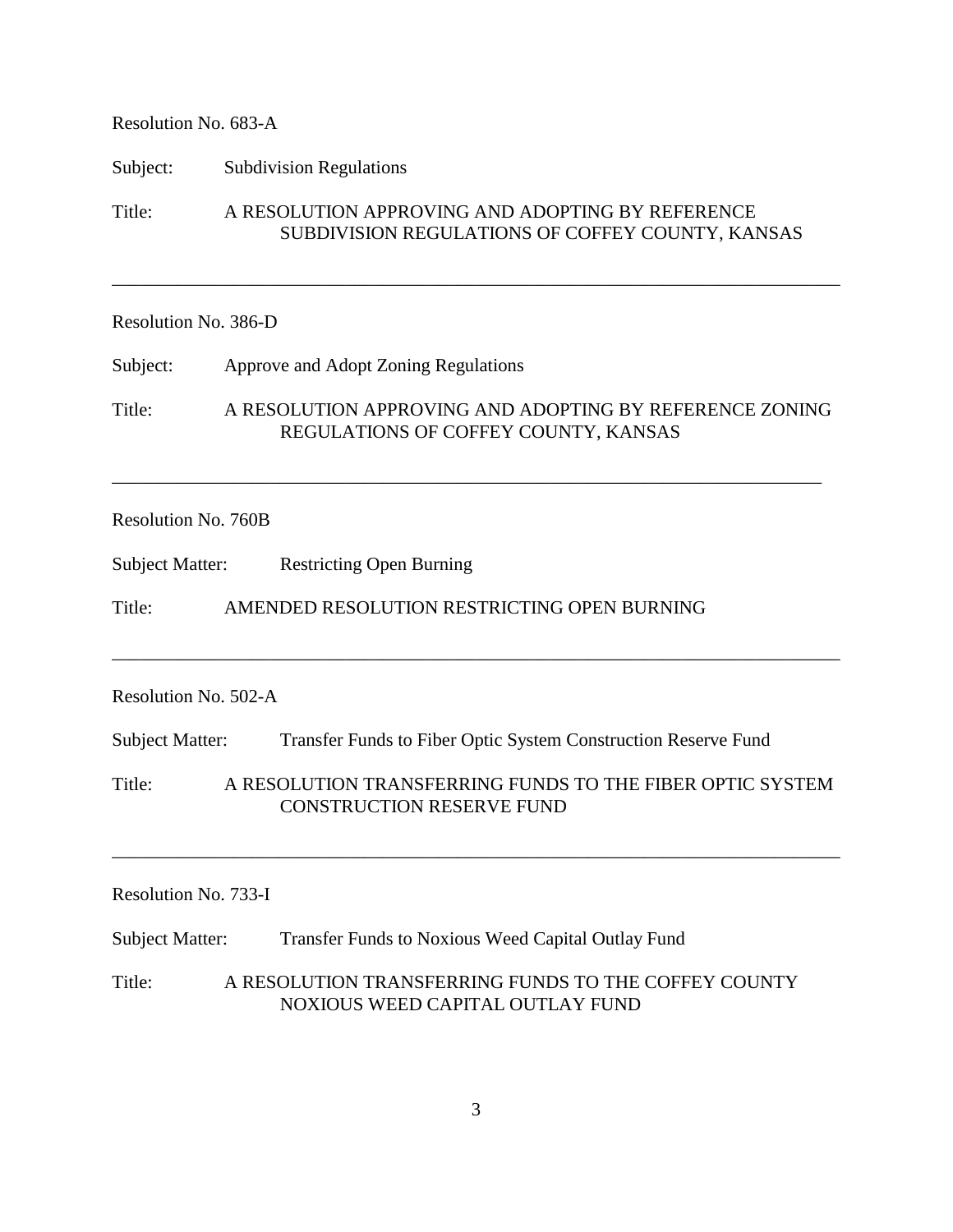Resolution No. 767-H

### Subject Matter: Transfer Funds to Special Highway Improvement Fund

Title: A RESOLUTION TRANSFERRING FUNDS TO THE COFFEY COUNTY SPECIAL HIGHWAY IMPROVEMENT FUND

\_\_\_\_\_\_\_\_\_\_\_\_\_\_\_\_\_\_\_\_\_\_\_\_\_\_\_\_\_\_\_\_\_\_\_\_\_\_\_\_\_\_\_\_\_\_\_\_\_\_\_\_\_\_\_\_\_\_\_\_\_\_\_\_\_\_\_\_\_\_\_\_\_\_\_\_\_\_

### Resolution No. 633-Q

Subject: Transfer Funds to Technology Office Reserve Fund

Title: A RESOLUTION TRANSFERRING FUNDS TO THE COFFEY COUNTY TECHNOLOGY OFFICE RESERVE FUND

\_\_\_\_\_\_\_\_\_\_\_\_\_\_\_\_\_\_\_\_\_\_\_\_\_\_\_\_\_\_\_\_\_\_\_\_\_\_\_\_\_\_\_\_\_\_\_\_\_\_\_\_\_\_\_\_\_\_\_\_\_\_\_\_\_\_\_\_\_\_\_\_\_\_\_\_\_\_

#### Resolution No. 730-K

Subject: Transfer Funds to Capital Improvement Reserve Fund

Title: A RESOLUTION TRANSFERRING FUNDS TO THE COFFEY COUNTY CAPITAL IMPROVEMENT RESERVE FUND

\_\_\_\_\_\_\_\_\_\_\_\_\_\_\_\_\_\_\_\_\_\_\_\_\_\_\_\_\_\_\_\_\_\_\_\_\_\_\_\_\_\_\_\_\_\_\_\_\_\_\_\_\_\_\_\_\_\_\_\_\_\_\_\_\_\_\_\_\_\_\_\_\_\_\_\_\_\_

### Resolution No. 744-M

Subject Matter: Transfer Funds to Community Improvement Reserve Fund

Title: A RESOLUTION TRANSFERRING FUNDS TO THE COFFEY COUNTY COMMUNITY IMPROVEMENT RESERVE FUND

\_\_\_\_\_\_\_\_\_\_\_\_\_\_\_\_\_\_\_\_\_\_\_\_\_\_\_\_\_\_\_\_\_\_\_\_\_\_\_\_\_\_\_\_\_\_\_\_\_\_\_\_\_\_\_\_\_\_\_\_\_\_\_\_\_\_\_\_\_\_\_\_\_\_\_\_\_\_

## Resolution No. 731-L

Subject Matter: Transfer Funds to Equipment Reserve Fund

Title: A RESOLUTION TRANSFERRING FUNDS TO THE COFFEY COUNTY EQUIPMENT RESERVE FUND